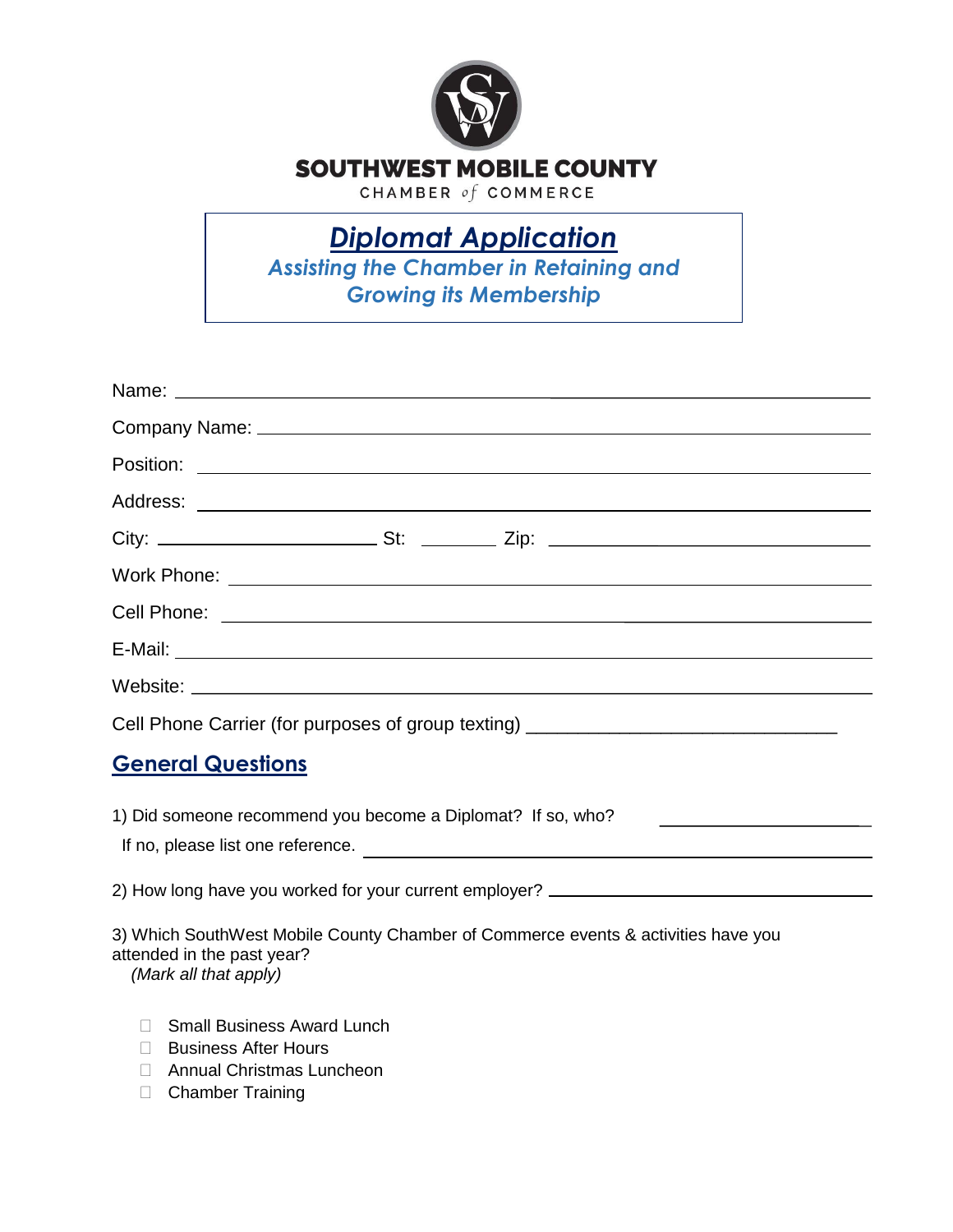- Executive Roundtable
- □ Grand Opening / Ribbon Cutting
- □ Legislative Forum/Open Forum Luncheon
- $\Box$  Coffee with the Chamber
- □ Monthly Networking Luncheon
- □ Business After Hours/Open House
- SWMCC Golf Tournament
- □ Citizen of the Year Banquet
- □ Prayer Breakfast
- Other

4) What is your impression of the SouthWest Mobile County Chamber and the services it offers?

5) List 3 benefits your company has received from its Chamber membership.

- 1.
- 2.
- 3.

## **Applicant Questions**

1) Why do you want to be a SouthWest Mobile County Chamber of Commerce Diplomat?

2) What do you hope to gain from the experience?

3) Rank from 1-3 *(1 highest, 3 lowest)* your priorities/interest in:

\_\_\_\_\_ Networking

\_\_\_\_\_ Identifying potential new member businesses

**\_\_\_\_\_** Helping retain current member businesses

4) What do you hope to bring to the Diplomat Program?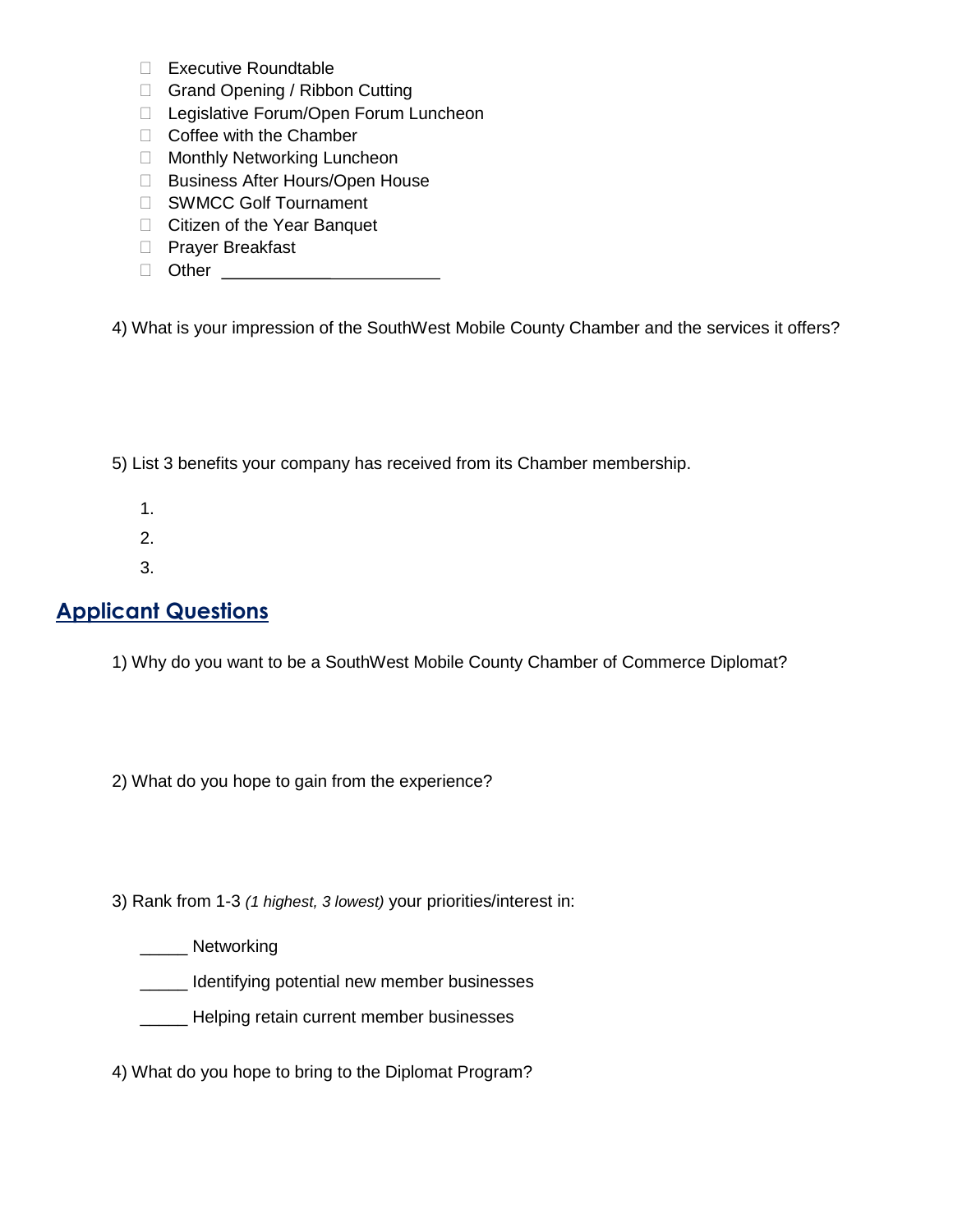5) Give an example of a volunteer experience you've had that has prepared you to effectively carry out the responsibilities of a SouthWest Mobile County Chamber Diplomat?

## **Agreement**

*Please initial next to the following items that you have read, understand and agree with the following expectations of being a Diplomat*

| I will carry out the mission of the Diplomats and represent the SouthWest Mobile<br>County Chamber of Commerce in a professional manner, including abiding by a<br>"business casual" or nicer dress code when serving as Diplomat (no shorts, jeans etc.) |
|-----------------------------------------------------------------------------------------------------------------------------------------------------------------------------------------------------------------------------------------------------------|
| I will be informed about the events, activities, and work of the SWMCC in the region,<br>and work to engage new members into the offerings of the Chamber.                                                                                                |
| I will ensure that my company remains in good standing with SWMCC.                                                                                                                                                                                        |
| I will serve on a Diplomat Team and work to meet the requirement of attendance at all<br>Grand Opening / Ribbon Cuttings / Open Houses etc.                                                                                                               |
| I understand that failure to meet the attendance, duty, conduct, or professional<br>expectations of the program may result in dismissal from the Diplomat Program                                                                                         |
| My workplace is aware of my possible involvement as a Diplomat and supports me<br>making the necessary commitment of time.                                                                                                                                |

*By submitting this application, I affirm that the facts set forth in it are true and complete. I also affirm that I am willing and able to make the time commitment required.*

| <b>Printed Name:</b> |  |  |
|----------------------|--|--|
| Signature:           |  |  |
| Date:                |  |  |

SWMCC provides equal opportunities without regard to race, color, religion, nationality, gender, sexual preference, age, or disability.

Thank you for completing this application form and for your interest in volunteering with the SouthWest Mobile County Chamber of Commerce. You will be contacted in the next 30 days regarding your application to serve as a Diplomat